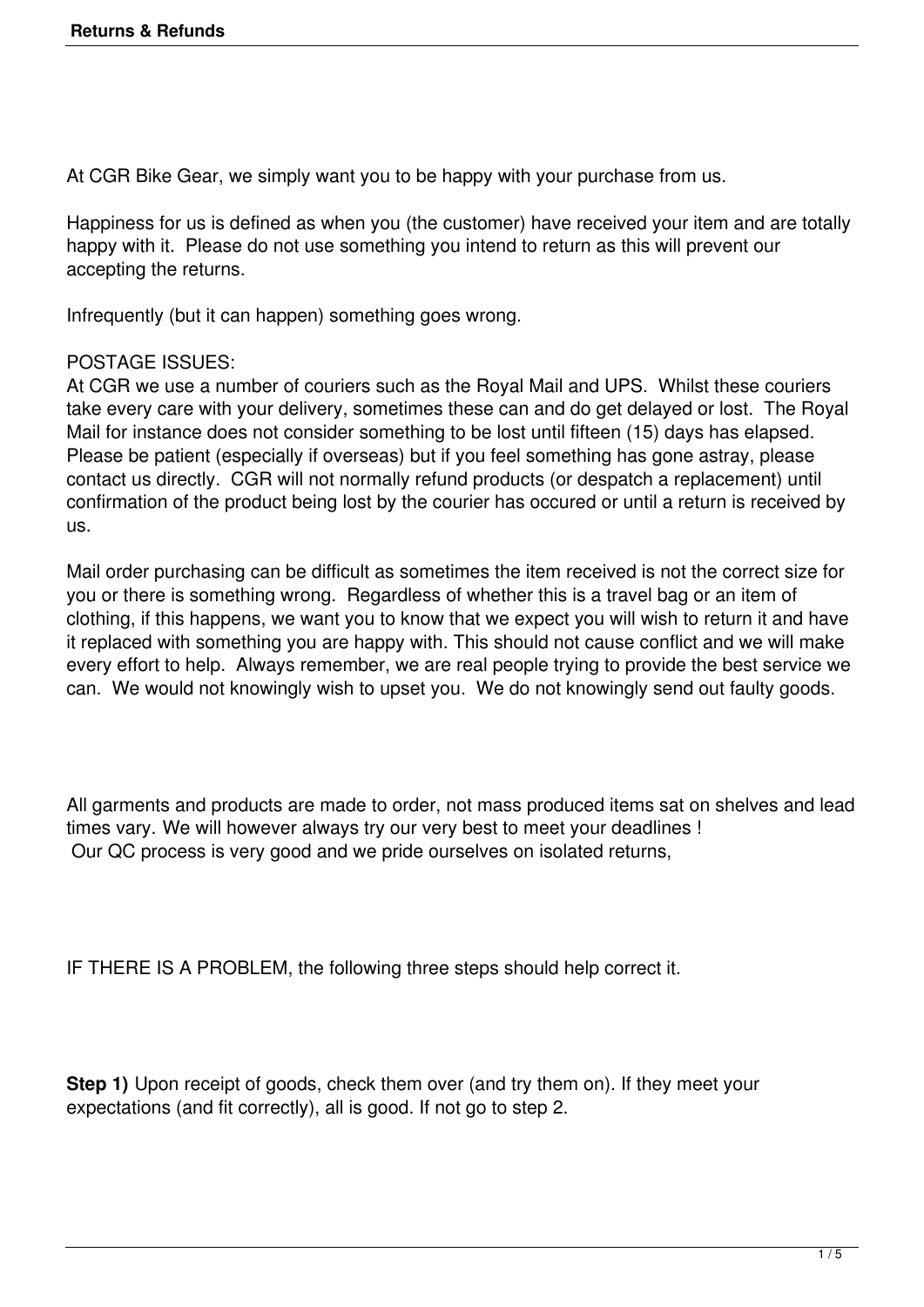**Step 2)** If you are unhappy please contact us immediately via e-mail and state why. Please give as much information as possible as to why you are unhappy. We will contact you as soon as we can to discuss the issue. We may ask you to return the item which is explained in Step 3.

**Step3)** If the item needs to be returned you can either post the item yourself and be refunded the cost or we will provide a returns label. This will be electronically if you have a printer or by post if not. We expect (as was used to send it to you) that you will use Royal Mail First Class Recorded service or similar traceable service up to the value of £4.99 charged to you on the sale. CGR will not accept that goods have been returned, without conclusive proof of posting/tracking. CGR will reimburse you for this return cost (up to £4.99) in the event of a manufacturing error for instance but please be aware, we may not reimburse this cost if the item was returned used or deemed to be damaged by a third party for example. Once we receive the goods, we will inspect them and email our findings. CGR will then repair or replace the goods and despatch (in the event of a wrong size) the appropriate size. This additional postage (to send the item back) will be paid by CGR in order to maintain good relations. We trust that our position is understood.

All returns should be sent within a reasonable time period. We deem reasonable to be within fourteen days. In the case of travel items we allow 21 days as a goodwill common sense approach. **Items must be returned in an unused condition. We will not issue refunds for** used or damaged items.<sup>[]</sup> If you do not accept these terms please do not order the **goods.**

## **DAMAGED GOODS**

Our Quality Control is second to none and every single item is hand checked before being packed. If your item is not received in perfect condition however (damaged in transit for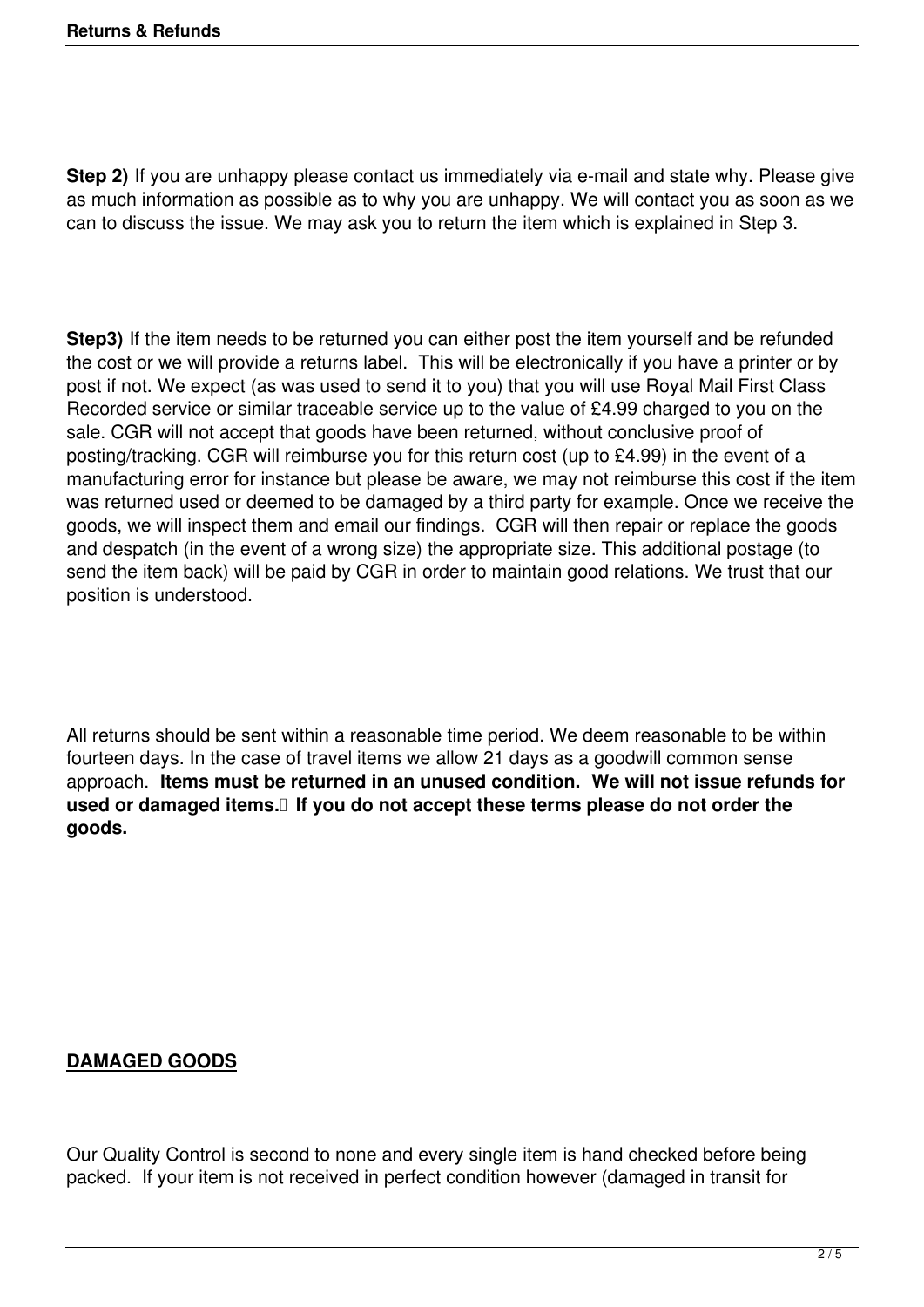instance or accidentally cut with knives or scissors when opening the package) then you must contact us immediately via email in accordance with step 1. Our inspection will be equally as thorough as our QC process and check the same elements.

Items damaged during or after use (i.e. damaged by baggage handlers negligence or any other third party damage) can still be returned but are unlikely to result in refunds unless considered a manufacturing fault. Step three makes this clear and we reserve the right to charge for repairs. Frequently repairs are carried out free of charge and we make every effort to keep things in favour of the customer.

Returns of made to measure garments, custom / made to measure products or non-CGR manufactured goods.

**Steps 1 - 3** still apply, however please note the following. As you can appreciate, this service can be a little problematic if the sizes given are incorrect for instance. Please ensure that you make all measurements as accurately as possible. In the event of a made to measure garment needing further adjustments, a small charge may be made for alterations. Charges will be proportionate to the work carried out and will not exceed 50% of the item value on any given return. We want you to be entirely happy with your item and often there is no charge if the alteration is minor. The charge applies to major alterations that are due to error on the part of customers measurements. For example if we are asked to produce leggings with 38 inch inside leg we will do just that. If the customer meant 32 inch and we have to alter them back down, we will make a small charge to do so. As we obviously cannot add fabric (in the case of a mis-measurement the other way (and we have to make an entirely new pair) a charge of 50% of the original item will apply.

With regards to **made to measure travel bags and nursery products** the above conditions apply in the same manner. We reserve the right to charge up to 50% of the original cost if the size alterations are not possible and we have to manufacture another product. Frequently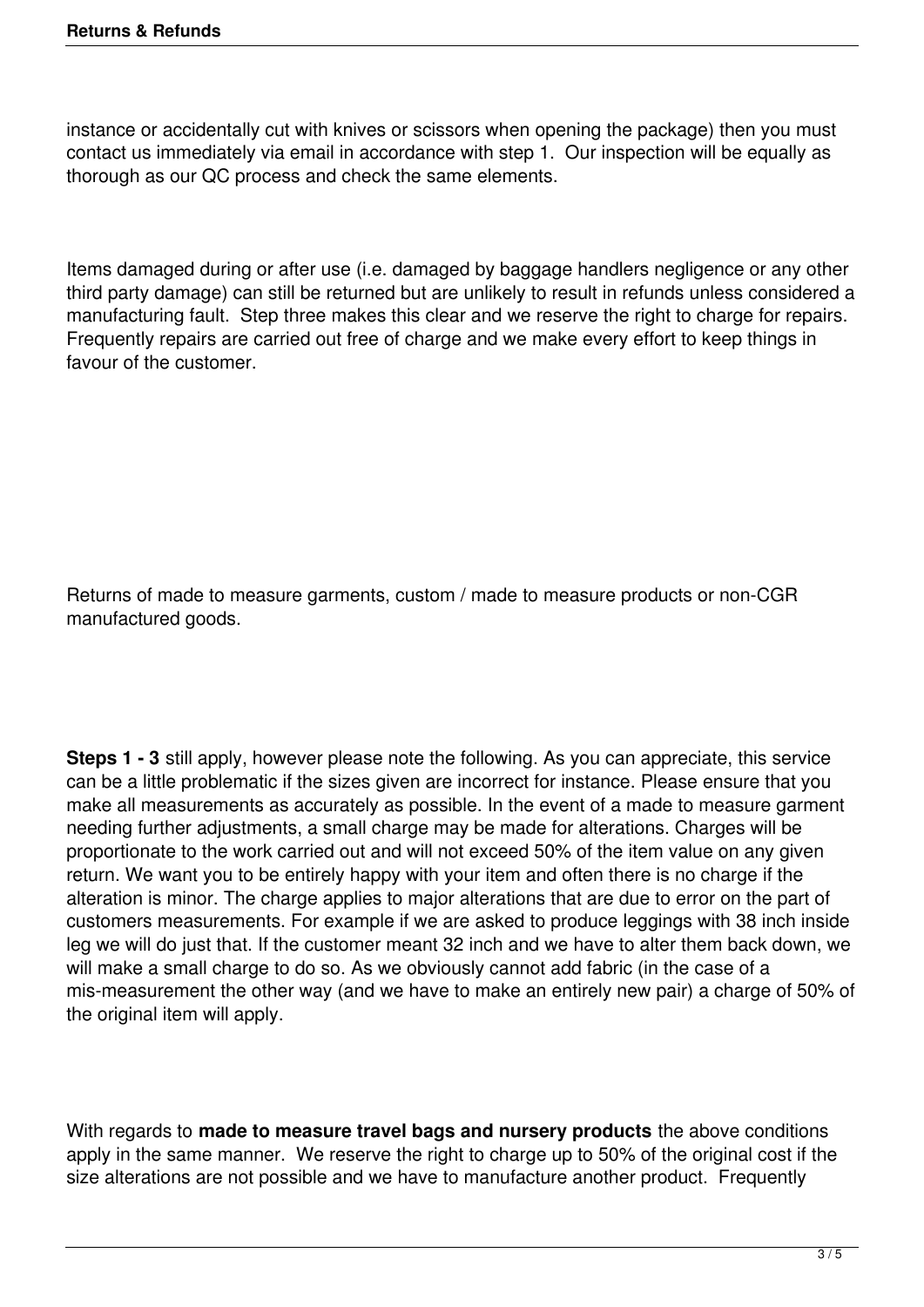however we do not charge for alterations. We regret we are unable to offer full refunds for any made to measure product where incorrect sizes have been provided. Please do not return products without direct communication with CGR as this will only result in the product being returned to you the buyer.

We will only issue refunds to UNUSED made to measure products as the item was made specifically for you and could be unique. If your travel bag is used or damaged then we do offer a repair service (we reserve the right to charge for repairs as mentioned) or a replacement service where the repairs are not possible due to the extent of third party damage.

**Please take due care when trying products for size. I Items can only be returned in a unused/undamaged condition.** 

**Helmet returns: DUE TO COVID-19 outbreak we are awaiting the outcome of the manufacturer on the returns of helmets. Please be patient as clearly there will need to be a rule for this. Generally though,**

**Helmets can only be returned under strict conditions and must be UNUSED. CGR accepts that you will need to try the helmet for size at home. Please excercise due care as any damage, marks, scratches or scuffs will constitute a used product. Taking the same common sense approach however we do not accept that riding on the road over any period of time consitutes trying on for size. We are not a helmet hire company and do not hire helmets for road tests or weekend ride-outs. Helmets for returns will be inspected by the manufacturer prior to any refund being granted. Helmets are a safety product and cannot be returned used!** Purchasing a helmet from CGR is an acceptance **of these returns condition. In the event of an incorrect size, the helmet may not have to be returned as new inserts will be issued where possible. Do NOT return helmets to CGR. Contact CGR for the Reevu address before sending as we will have to request their inspection and provide you the address.**

Custom made products: CGR regrets that it is unable to refund monies on custom made items under normal circumstances. Custom items are made under instruction from the client and supplied accordingly. Customers are politely requested to consider that our labour,design time and administration costs were a considerable percentage of the items cost value. Such costs must be met by the customer. In keeping with good relations we are happy to provide a credit note for any returned items under step 3. In the case of faulty goods we anticipate a prompt communication as per step 1. Faulty goods will be inspected upon return as per step 3. CGR will repair and return faulty goods in the event of a manufacturers fault. Should the damage be